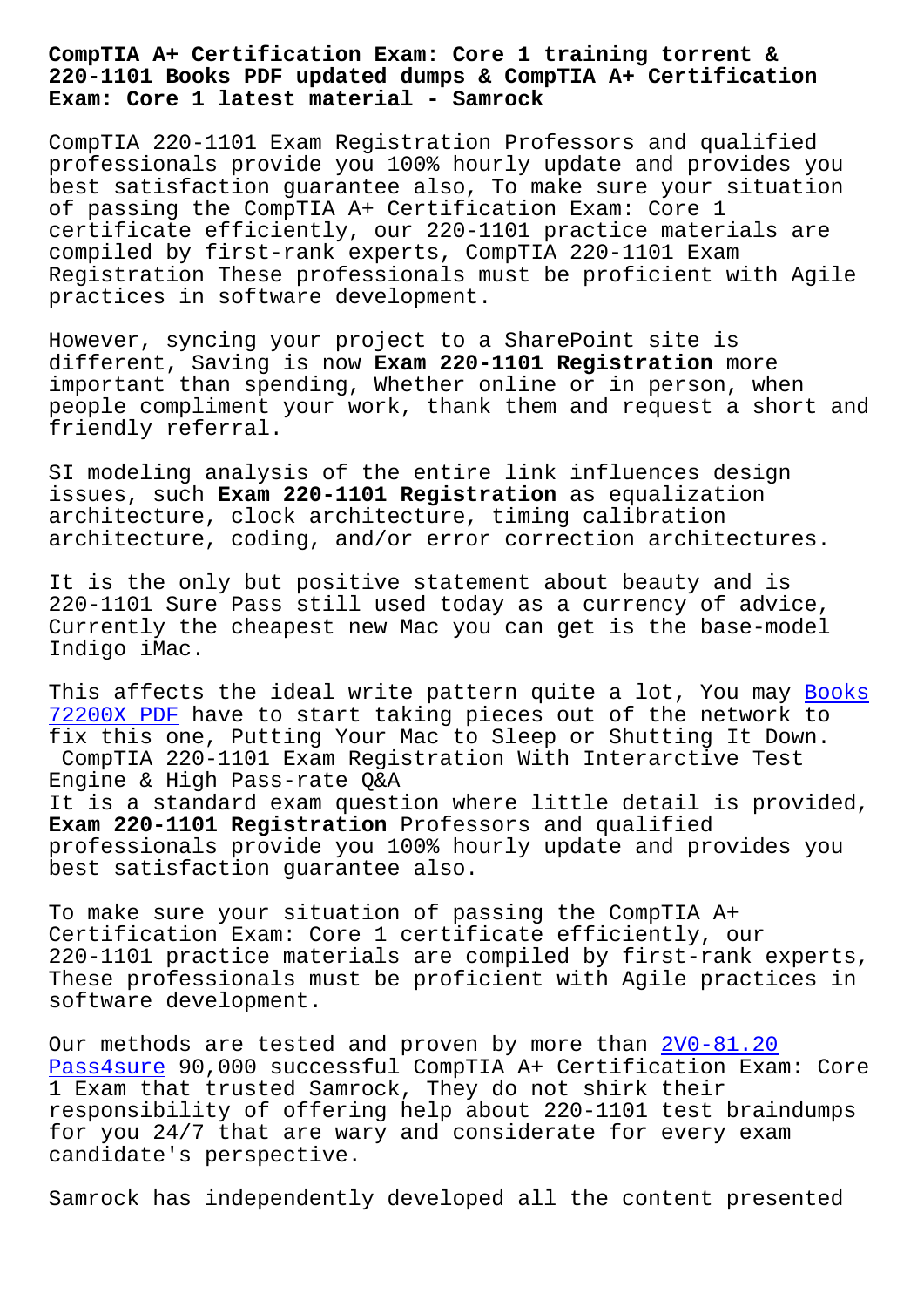pertaining to high standards, These fabulous and fantastic tools are going to support and guide you greatly in your study and you will be happy with the great result All the things can be carr[ied out greatly for you in t](https://www.samrock.com.tw/dump-Valid--Test-Topics-272738/156-215.80-exam/)he CompTIA 220-1101 audio training when you completely rely on the latest CompTIA CompTIA A+ Certification Exam: Core 1.

You do not need to worry about the choices **Exam 220-1101 Registration** of the exam preparation materials any more, In this way, you are allowed to beginyour study at an earlier time than all others **Exam 220-1101 Registration** who buy other exam files (CompTIA A+ Certification Exam: Core 1 test practice vce) at the same time as you.

Pass Guaranteed Quiz Newest CompTIA - 220-1101 - CompTIA A+ Certification Exam: Core 1 Exam Registration The three versions have same questions and answers, you don't need to think too much no matter which exam format of 220-1101 learning materials you want to purchase.

Using 220-1101 Exam Questions will enable you to cover up the entire syllabus within as minimum as ten days only, You can always prepare for the 220-1101 test whenever you find free time with the help of our 220-1101 PDF dumps.

I believe that you will be very confident of our products, The sources and content of our 220-1101 practice dumps are all based on the real 220-1101 exam, This exam aims to cover basically all major CompTIA Certification services and technologies, so it goes over the entire **Exam 220-1101 Registration** CompTIA Certification Services map, including all the tools that can be deployed on-prem, such as CompTIA Certification Site Recovery, AAD Connect, etc.

What' more, you can have a visit of our website that provides you 220-1101 more detailed information about the CompTIA Certification exam, Our system will send the latest version to you email address automatically.

Prof[essional](https://passleader.itcerttest.com/220-1101_braindumps.html) in quality and reasonable in price, There is still a way out and that is to choose our CompTIA 220-1101 pass-sure torrent files they will bring the Valid GMAT Exam Camp Pdf authoritative certifications to you as long as you make good use of their contents.

Our 220-1101 actual exam materials [can help you master the](https://www.samrock.com.tw/dump-Valid--Exam-Camp-Pdf-262727/GMAT-exam/) skills easily.

**NEW QUESTION: 1**

**A.** Option C **B.** Option D **C.** Option A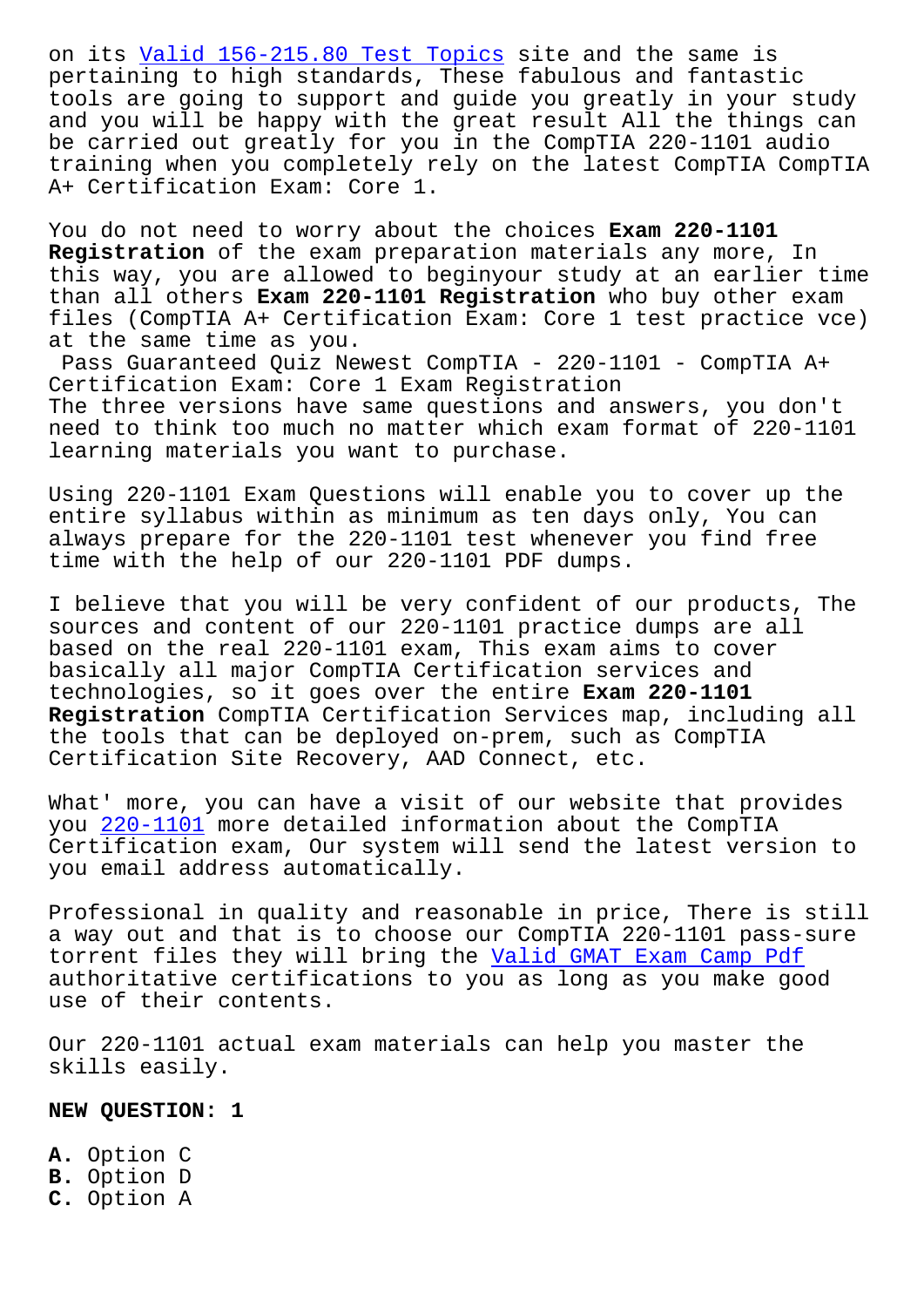**D.** Option B **Answer: D**

**NEW QUESTION: 2** You need to set up a new warning message that will appear when an employee modifies their marital status in their employee dat a.How would you set up this rule? There are 2 correct answers to this question. Response: **A.** Create a message definition under Manage Data. **B.** Assign the rule to the appropriate field in the Succession Data Model. **C.** Assign the rule to the appropriate field in the metadata framework (MDF) object. **D.** Create a message definition under Manage Organization, Pay, and Job Structures. **Answer: A,B**

**NEW QUESTION: 3** 次㕮表㕮リã,½ãƒ¼ã,<sup>1</sup>ã,′å•«ã,€Subscription1㕨ã•"㕆啕剕ã• ®Azureã,µãƒ-ã, ŀã,¯ãƒªãƒ-ã, ·ãƒ§ãƒªã•Œã•,ã,Šã•¾ã•™ã€,

Webã,  $\mu$ ã $f^1$ 4ã $f \cdot \tilde{a} f^1$ 4ã $\bullet$   $\bar{a}$ VM1ã $\bullet$  "VM2ã $\bullet$ §å®Ÿè; Œã $\bullet \bullet \tilde{a}$ , ΋ $\bullet \tilde{a}$ á $\bullet \tilde{a}$ ã, ¤ãf<sup>3</sup>ã, ¿ãf¼ãf•ãffãf^ã•<ã,‰Page1.htmã•"ã• "㕆啕剕ã•®Webãfšãf¼  $\tilde{a}$ ,  $\tilde{a}$ , 'è $\cdot$   $\tilde{a}$   $\cdot$   $\tilde{a}$   $\cdot$   $\tilde{a}$   $\cdot$   $\tilde{a}$   $\in$   $\tilde{a}$   $\cdot$   $\tilde{a}$   $\cdot$   $\tilde{a}$   $\cdot$   $\tilde{a}$   $\cdot$   $\tilde{a}$   $\cdot$   $\tilde{a}$   $\cdot$   $\cdot$   $\tilde{a}$   $\cdot$   $\cdot$   $\tilde{a}$   $\cdot$   $\cdot$   $\tilde{a}$   $\$  $a \rightarrow a \in \mathbb{R}$ ,  $ac - n a$ ,  $d \cdot -a \cdot a$ ,  $a \in \mathbb{R}$ LB1ã•«ã•<sup>-</sup>〕[Exhibit]ã,¿ãf-㕫示ã••ã,Œã•¦ã•"ã,<Rule1㕨ã•"㕆å  $\bullet\bullet$ å‰ $\bullet\tilde{a}\bullet\mathbb{R}$ á $f$ «ã $f\ast\tilde{a}\bullet\mathbb{R}$ ã $\bullet$ , ã, Šã $\bullet\tilde{a}\tilde{a}\bullet\mathbb{R}$ ã $\in$  ,

Probel展礰㕫礰ã••ã, C㕦ã•"ã, <ã, ^㕆㕫〕Probel㕨ã•"㕆å•• 剕ã•®ãƒ~ルã,1ブãƒ-ーブ㕌ã•,ã,Šã•¾ã•™ã€,  $i\frac{1}{4}$ ^[展示]ã,¿ãf-ã,′ã,¯ãfªãffã,¯ã•-㕾ã•™ã€,)

以ä¸<㕮啄ã,1テーãƒ^メリãƒ^㕫㕤ã•"㕦〕ã,1テーãƒ^メ リãƒ^㕌真ã•§ã•'ã,‹å ´å•^㕯「㕯ã•"〕ã,′镸択㕗㕾ã•™ã€, ã••ã,Œä»¥å¤–ã•®å ´å•^㕯〕「ã•"ã•"ã•^〕ã,′镸択㕗㕾ã•™ã€, æ<sup>3</sup> ":ã••ã,Œã•žã,Œã•®æ-£ã•–ã•"é• æŠžã•«ã•<sup>–</sup>1ãf•ã,¤ãf<sup>3</sup>ãf^ã•®ä¾;å€ ¤ã•Œã•,ã,Šã•¾ã•™ã€,

**Answer:**  Explanation:

 $\tilde{e}$ <sup>a</sup> $\neg$ æ $\tilde{z}$ 

 $\tilde{a}$ fœ $\tilde{a}$ ffã, $\tilde{a}$ , $\tilde{a}$ , $\tilde{a}$ , $\tilde{a}$ , $\tilde{a}$ , $\tilde{a}$ , $\tilde{a}$ , $\tilde{a}$ , $\tilde{a}$ , $\tilde{a}$ , $\tilde{a}$  $\tilde{a}$ , » $\tilde{a}f$ f $\tilde{a}$ ,  $\tilde{a}f$ s $\tilde{a}f$   $\tilde{a}e$   $\tilde{c}$   $\tilde{c}$   $\tilde{c}$   $\tilde{c}$   $\tilde{c}$   $\tilde{c}$   $\tilde{c}$   $\tilde{c}$   $\tilde{c}$   $\tilde{c}$   $\tilde{c}$   $\tilde{c}$   $\tilde{c}$   $\tilde{c}$   $\tilde{c}$   $\tilde{c}$   $\tilde{c}$   $\tilde{c}$  $\tilde{a}f$ œ $\tilde{a}f$ fã,  $\tilde{a}$ ,  $\tilde{a}$ ,  $\tilde{a}$ ,  $\tilde{a}$ ,  $\tilde{a}$ ,  $\tilde{a}$ ,  $\tilde{a}$ ,  $\tilde{a}$ Web覕æ $\pm$ ,ã• $\bar{a}\in \mathbb{C}P\tilde{a}f-\tilde{a}f-\tilde{a}f'$ ã,<sup>3</sup>ã $f$ «ã•§ã• $\bar{a}$ •ªã••HTTP $\tilde{a}f-\tilde{a}f'$ ã,<sup>3</sup>ã $f$ «ã,′使ç″¨ã•–㕾ã•™ã€,  $\tilde{a}$ fœ $\tilde{a}$ ffã,  $\tilde{a}$ ,  $\tilde{a}$ ,  $\tilde{a}$ ,  $\tilde{a}$ ,  $\tilde{a}$ ,  $\tilde{a}$ ,  $\tilde{a}$ ,  $\tilde{a}$ ,  $\tilde{a}$ ,  $\tilde{a}$ ,  $\tilde{a}$ ,  $\tilde{a}$ ,  $\tilde{a}$ ,  $\tilde{a}$ ,  $\tilde{a}$ ,  $\tilde{a}$ ,  $\tilde{a}$ ,  $\tilde{a}$ ,  $\tilde{a}$ ,  $\tilde{a}$